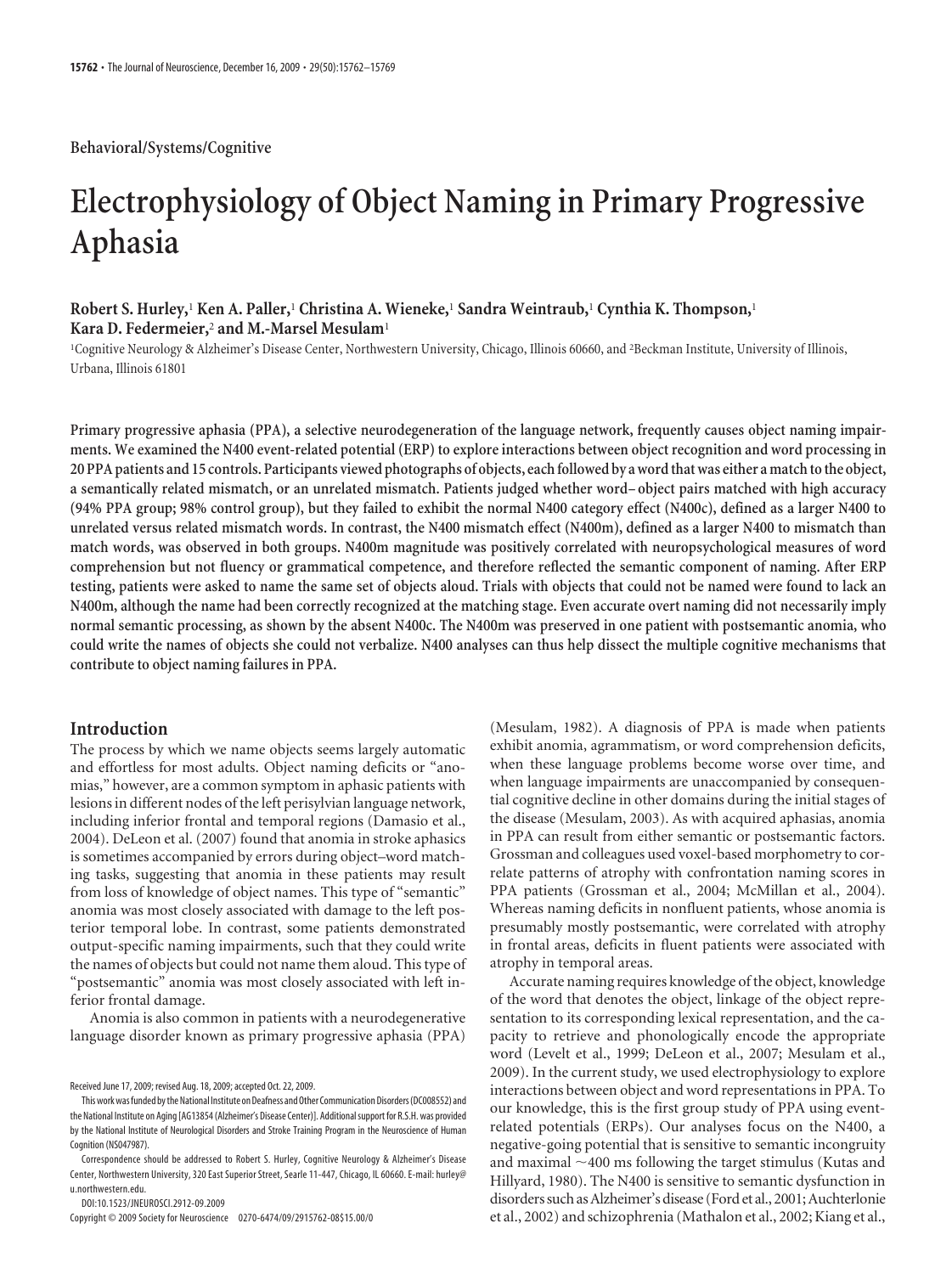### **Table 1. Demographic and neuropsychological scores for PPA patients and controls**

| ID                    | Gender Age |              | WAB AO<br>(max 100)           | <b>BNT</b><br>(max 60) | Post-ERP<br>naming<br>(max 80) | PPT<br>Pictures<br>(max 52) | PPT<br>Verbal<br>(max 52) | <b>PPVT</b><br>(max 36)                               | WAB<br>Word Rec SS<br>(max 60) | WAB<br>(max 20)           | <b>NAVS</b><br>Production<br>(max 20) | <b>NAVS</b><br>Comp<br>(max 15) | <b>WPM</b>                      | MLU           |
|-----------------------|------------|--------------|-------------------------------|------------------------|--------------------------------|-----------------------------|---------------------------|-------------------------------------------------------|--------------------------------|---------------------------|---------------------------------------|---------------------------------|---------------------------------|---------------|
| P <sub>1</sub>        | M          | 69           | 92                            | 59                     | 79                             | 51                          | 51                        | 35                                                    | 60                             | 18                        | 15                                    | 13                              | 104                             | 9.5           |
| P <sub>2</sub>        | M          | 60           | 80                            | 59                     | 78                             | 52                          | <b>NT</b>                 | 35                                                    | 60                             | 15                        | 13                                    | 13                              | 63                              | 6.5           |
| P3                    | M          | 66           | 86                            | 56                     | 73                             | 52                          | <b>NT</b>                 | <b>NT</b>                                             | 60                             | 17                        | 12                                    | 15                              | 101                             | 7.9           |
| P <sub>4</sub>        | M          | 63           | 97                            | 58                     | 80                             | 50                          | 52                        | 36                                                    | 60                             | 20                        | 15                                    | 15                              | 141                             | 7.9           |
| P <sub>5</sub>        | F          | 64           | 93                            | 54                     | 79                             | 50                          | <b>NT</b>                 | NT                                                    | 60                             | 19                        | 14                                    | 14                              | 98                              | 7.8           |
| P6                    | M          | 61           | 81                            | 54                     | 76                             | 50                          | <b>NT</b>                 | <b>NT</b>                                             | 56                             | 16                        |                                       | 11                              | 63                              | 8.6           |
| P7                    | M          | 62           | 82                            | 59                     | 76                             | 52                          | 52                        | 36                                                    | 60                             | 14                        |                                       | 9                               | 47                              | 2.9           |
| P8                    | M          | 59           | 80                            | 49                     | 78                             | 49                          | 47                        | 34                                                    | 57                             | 14                        | NT                                    | 10                              | 55                              | 5.0           |
| P9                    | M          | 58           | 87                            | 54                     | 79                             | 52                          | 52                        | 34                                                    | 60                             | 15                        | 13                                    | 11                              | 119                             | 10.5          |
| P <sub>10</sub>       | F          | 52           | 79                            | 46                     | 78                             | 51                          | 51                        | 34                                                    | 59                             | 14                        | 4                                     | 10                              | 110                             | 7.6           |
| P11                   |            | 75           | 97                            | 53                     | 75                             | 49                          | 49                        | 35                                                    | 60                             | 20                        | 13                                    | 15                              | 158                             | 13.9          |
| P12                   |            | 56           | 76                            | 3                      | 18                             | 42                          | <b>NT</b>                 | 14                                                    | 46                             | 17                        | 15                                    | 15                              | 167                             | 9.6           |
| P13                   |            | 60           | 53                            | 6                      | 20                             | 43                          | 32                        | 16                                                    | 54                             | 9                         | 0                                     | NT                              | 82                              | 7.3           |
| P14                   |            | 64           | 74                            | 5                      | 9                              | 41                          | NT                        | 31                                                    | 57                             | 16                        | 9                                     | 13                              | 127                             | 7.4           |
| P15                   |            | 66           | 50                            | 12                     | 55                             | 35                          | 36                        | 27                                                    | 56                             | 11                        | NT                                    | NT                              | 42                              | 3.1           |
| P16                   | M          | 61           | 88                            | 30                     | 65                             | 46                          | <b>NT</b>                 | 18                                                    | 59                             | 18                        | 10                                    | 13                              | 83                              | 10.1          |
| P17                   | M          | 59           | 91                            | 52                     | 69                             | 52                          | 51                        | 34                                                    | 60                             | 19                        | 6                                     | 12                              | 86                              | 6.3           |
| P18                   | M          | 66           | 90                            | 21                     | 62                             | 48                          | 48                        | 34                                                    | 56                             | 19                        | 15                                    | 15                              | 83                              | 7.6           |
| P <sub>19</sub>       | M          | 63           | 88                            | 14                     | 56                             | 42                          | 43                        | 17                                                    | 59                             | 19                        | 15                                    | 14                              | 164                             | 13.7          |
| P <sub>20</sub>       | F          | 56           | 42/65                         | 16/49                  | 1                              | 51                          | 50                        | 30                                                    | 60                             |                           | NT                                    | $\overline{7}$                  | NT                              | NT            |
| Mean $\pm$ SD         |            |              |                               |                        |                                |                             |                           |                                                       |                                |                           |                                       |                                 |                                 |               |
| PPA $(n=14)$          |            | $62 \pm 5.1$ | $80.3 \pm 15.3$               | $38 \pm 21.6$          | $60.3 \pm 26.1$                | $47.7 \pm 4.9$              | $47 \pm 6.6$              | $29.6 \pm 8$                                          |                                | $58 \pm 3.4$ 16.3 $\pm$ 3 | $10.4 \pm 5.1$                        | $12.5 \pm 2.4$                  | $99.6 \pm 38.6$                 | $8.1 \pm 2.9$ |
| Controls ( $n = 14$ ) |            |              | $62.7 \pm 6.2$ 99.6 $\pm$ 0.7 | 58.6 $\pm$ 1.5 NT      |                                |                             |                           | $51.1 \pm 0.8$ $51.4 \pm 1$ $35.4 \pm 0.8$ $60 \pm 0$ |                                | $20 \pm 0$                | $15 \pm 0$                            | $15 \pm 0$                      | $131.9 \pm 19.6$ 11.1 $\pm$ 2.1 |               |

AO, Aphasia Quotient subtest; Word Rec, Auditory Word Recognition subtest; SS, Spontaneous Speech subtest; Production, noncanonical Sentence Production Priming subtest; Comp, Sentence Comprehension subtest; WPM, words per minute; MLU, mean length of utterance; max, maximum score; Post-ERP naming, confrontation naming test done after ERP testing; NT: not tested (some participants were unable to complete certain tests due to their level of im or because tests were not yet added to the testing battery at the time of assessment).

2008). Hagoort et al. (1996) found that N400 potentials were of similar magnitude in controls and in aphasic patients with relatively intact word comprehension, but reduced in aphasic patients with comprehension deficits. In the current study, we recorded N400 potentials to words preceded by objects, simulating conditions involved in object naming, to explore the mechanisms of anomia in PPA.

# **Materials and Methods**

*Participants.* Twenty PPA patients [12 male (M), 8 female (F)] and fifteen unimpaired controls (7 M, 8 F) participated in this study. Diagnosis of PPA (Mesulam, 2003) required a history of language impairments in word finding, object naming, syntax, or word comprehension unaccompanied by consequential decline in other cognitive domains for at least the first 2 years of the disease. To meet research criteria for the presence of aphasia, patients were required to have abnormal performance on the Western Aphasia Battery (WAB) (Kertesz, 1982). Three patients were left handed. Controls were recruited from the Chicago area as well as from the Northwestern Alzheimer's Disease Center Clinical Core, and inclusion criteria consisted of English as a first language, right handedness, and no history of serious medical or psychiatric illness. Groups were equivalent in age (PPA mean: 62 years, control mean: 63 years;  $t_{(33)}$  = 0.35,  $p = 0.73$ ) and years of education (PPA mean: 16.6 years, control mean: 16.0 years;  $t_{(33)} = 0.63$ ,  $p = 0.53$ ).

*Neuropsychological testing.* All of the PPA patients and all but one control completed a battery of neuropsychological language tests within 1 week of ERP testing. Key test scores relevant to this study are shown in Table 1. Confrontation naming was assessed by the Boston Naming Test (BNT) (Kaplan et al., 1983), where participants are shown line drawings of concrete objects and are asked to name each one aloud. Semantic judgment was assessed by the Pyramids and Palm Trees Test (PPT) (Howard and Patterson, 1992), where participants are shown three items and asked to pick which one of two choices is most similar to the third, target item. Two conditions of this test were administered, one using pictures and one using object words. Single-word comprehension was assessed by the auditory word recognition subtest of the WAB and by a 36-item subset of the Peabody Picture Vocabulary Test (PPVT, moderately difficult items #157–192) (Dunn and Dunn, 2006), where participants are given an array of pictures and asked to select an item after hearing its name aloud. Spontaneous grammatical production and grammatical comprehension were tested with two subtests of the Northwestern Assessment of Verbs and Sentences (NAVS) (C. K. Thompson, experimental edition). In the Sentence Comprehension subtest, patients are shown similar semantically reversible pairs of pictures denoting actions, and are given a sample noncanonical sentence aloud (e.g., "Pete saw the girl who was kissing the boy"), and are then asked to point to the corresponding picture. In the Sentence Production Priming subtest of the NAVS, patients are shown a picture depicting an action and are given a noncanonical sample sentence, and are then required to generate a similar sentence for another picture. Spontaneous speech samples were recorded while patients told the story of Cinderella from a wordless picture book. Fluency of speech was quantified based on these samples, including mean length of utterance and mean words per minute.

*Object–word matching task.* Pictorial stimuli for the ERP object–word matching task were 80 grayscale photographs, including 10 items from each of eight categories: domestic animals, foreign animals, body parts, fruits/vegetables, tools, clothing, kitchenware, and office supplies. All photographs were tested for naming reliability before the study, and  $\geq$ 28/30 younger adults provided the target name for each item. Matching pairs consisted of objects and written words referring to the same item. Related pairs were composed of an object and a nonmatching word from the same category (e.g., picture of a dog and the word "cat"). Unrelated pairs consisted of an item from a living category (e.g., an animal, cat) and an item from a manmade category (e.g., a tool, saw). Stimuli were counterbalanced such that each of the 80 items was presented three times as an object cue (in matching, related, and unrelated conditions), and also three times as a word target (once in each condition). Eighty filler trials (not analyzed), all matching pairs from the same living and manmade categories, were included to counteract a potential response bias for mismatched pairs, resulting in a total of 320 trials, equally divided between matching and nonmatching pairs.

Each object prime was followed by a word probe at a stimulus onset asynchrony of either 1 or 2 s, split evenly in each condition. The word probe remained on the screen for 800 ms, followed by a jittered intertrial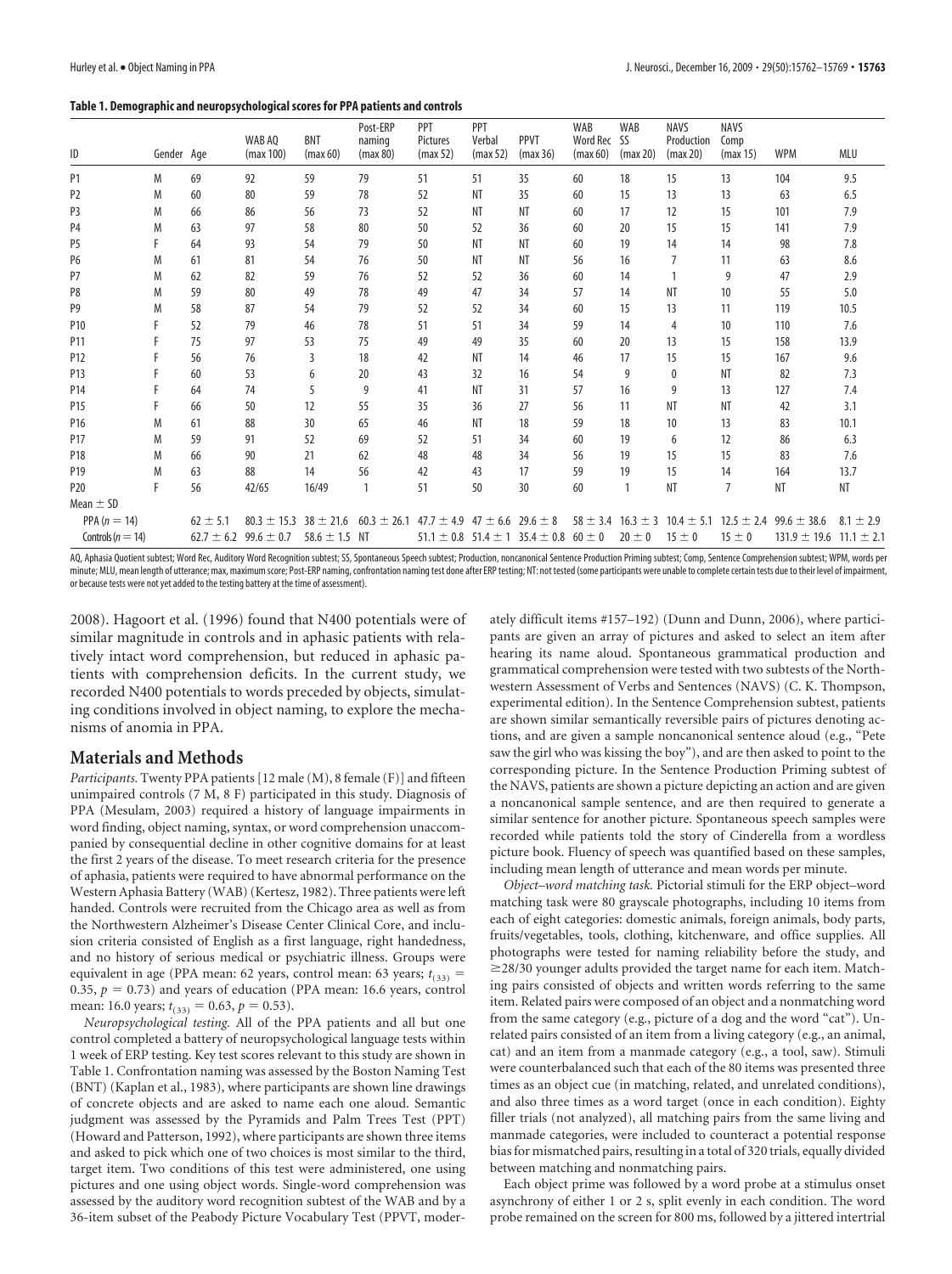interval of 3–5 s. Participants were instructed to press one mouse button if the two stimuli matched, and the other button for mismatches (related and unrelated). They were told their reaction times were being recorded, so they were to respond as quickly as possible while still pressing the correct buttons. They were also told to keep blinking to a minimum to prevent interference in the EEG recording. The ERP paradigm took  $\sim$  45 min to complete, including time for breaks that were provided after every 80 trials.

EEG was recorded from 59 scalp electrodes in an elastic cap, after impedance was lowered to 5 k $\Omega$  or less. EEG signals were acquired using a bandpass of 0.05–200 Hz, a sampling rate of 1000 Hz, and a left mastoid reference (changed offline to averaged mastoids). Electro-ocular artifacts were monitored using electrodes placed below and lateral to the eyes. Data were epoched from  $-100$  to 800 ms relative to word onset, and baseline corrected to the 100 ms prestimulus interval. Epochs with electro-ocular artifacts were excluded from analysis except when this resulted in loss of  $>$ 40 of the 240 trials for any participant. In these cases (15 PPA patients and 7 controls), an eyeblink-correction algorithm was implemented. This algorithm was trained via principal components analysis to recognize each participant's blink signature, and this factor was then partialled out of EEG traces. Trials with eye movements were not affected by the blink-correction algorithm, and were excluded from analysis. In addition, trials with inaccurate match/nonmatch responses were also excluded. The mean number of trials remaining for ERP analyses (out of 240) was 203 in patients and 215 in controls.

*Confrontation naming task.* After ERP testing, PPA patients were shown the same set of 80 pictures used in the picture-word matching

task. Each item appeared on the screen until the patient made a vocal response or indicated they would not be able to name the picture. Naming responses were recorded by the experimenter.

## **Results**

# **Group analyses: PPA versus control**

In a preliminary analysis, no interactions were found between stimulus-onset asynchrony interval  $(1 \text{ vs } 2 \text{ s})$  and match condition (match/related/unrelated) for accuracy, reaction times, or ERPs. Analyses reported below were thus conducted after collapsing trials across the two intervals.

Across conditions, PPA patients showed 94% accuracy, demonstrating good comprehension of task instructions and ability to perform the object–word task. Controls

performed the task with even higher accuracy (98%,  $t_{(33)} = 3.2$ ,  $p =$ 0.004). Whereas accuracy for related and unrelated mismatches was similar in controls ( $t_{(14)} = 1.5, p = 0.15$ ), PPA patients showed lower accuracy on related trials ( $t_{(19)} = 3.2$ ,  $p = 0.004$ ) (Fig. 1*a*). Reactiontime and ERP analyses excluded trials with incorrect responses. Mean reaction times were slower in the PPA group than in the control group ( $F_{(1,33)} = 6.5, p = 0.015$ ) (Fig. 1*b*). A contrast to discern the mismatch effect (weights  $= -2:1:1$  for match:related:unrelated) showed that reaction times were significantly slower for mismatched versus matching words in patients ( $F_{(1,19)} = 35$ ,  $p < 0.001$ ) and in controls  $(F_{(1,14)} = 42, p < 0.001)$ . Responses were also significantly slower to related than to unrelated mismatches in both groups (patients,  $t_{(19)} = 2.9$ ,  $p = 0.009$ ; controls,  $t_{(14)} = 2.8$ ,  $p =$ 0.01). Between-group differences were nonsignificant for both the mismatch effect  $(t_{(32.5)} = 0.82, p = 0.42)$  and the related/unrelated effect ( $t_{(24.4)} = 1.7, p = 0.10$ ).

For ERP analyses, mean amplitudes from 350 to 550 ms after word onset were used to quantify N400 potentials. Amplitude measurements from 15 bilateral central/posterior electrode locations were submitted to repeated-measures ANOVAs with

#### a Accuracy (proportion correct)

|            |     |     | Match   Related   Unrelated |
|------------|-----|-----|-----------------------------|
| Control    | .97 | .99 | 99                          |
| <b>PPA</b> | .93 | .91 |                             |





**Figure 1.** Behavior in the object–word matching task. Accuracy (*a*) and reaction times (*b*) for the control group ( $n = 15$ ) and the PPA group ( $n = 20$ ).  $^*p < 0.01$ .



Figure 2. ERPs to words in the object–word matching task. Waveforms from the Cz location are shown for the control group (*a*) and the PPA group (*b*). Positive potentials are plotted up. N400m was evident in both groups as greater negative-going potentials at  $\sim$ 400 ms after word onset to mismatched words (dotted red and dashed green traces) than to matching words (solid blue trace). N400c was evident inthe control group as greater negative-going potentialsto unrelatedmismatches(dashed greentrace) than to related mismatches (dotted red trace).

electrode location as a factor. At these locations (shown in supplemental Fig. 1, available at www.jneurosci.org as supplemental material), differences between conditions were obvious in both PPA and control groups. Both PPA patients and controls showed more negative responses to mismatched (both related and unrelated) than to matching words, constituting an N400 mismatch effect (N400m). This effect was maximal at the central midline (Cz) location (PPA: 2.4  $\mu$ V; control: 3.3  $\mu$ V). ERPs formed for each group are shown in Figure 2. As with the reaction time contrasts, responses on matching trials were compared with both related and unrelated trials via contrast weights of  $-2:1:1$  in a repeatedmeasures ANOVA model. These contrasts revealed significant N400m effects in both the PPA ( $F_{(1,19)} = 30.8$ ,  $p < 0.001$ ) and control ( $F_{(1,14)} = 36.5, p < 0.001$ ) groups. Results from a mixed-model ANOVA indicated that N400m did not differ in magnitude between groups ( $F_{(1,33)} = 1.3, p = 0.26$ ).

The timing of this mismatch effect was compared across groups by examining ERP amplitudes over consecutive 100 ms intervals after word onset (using the same bilateral central/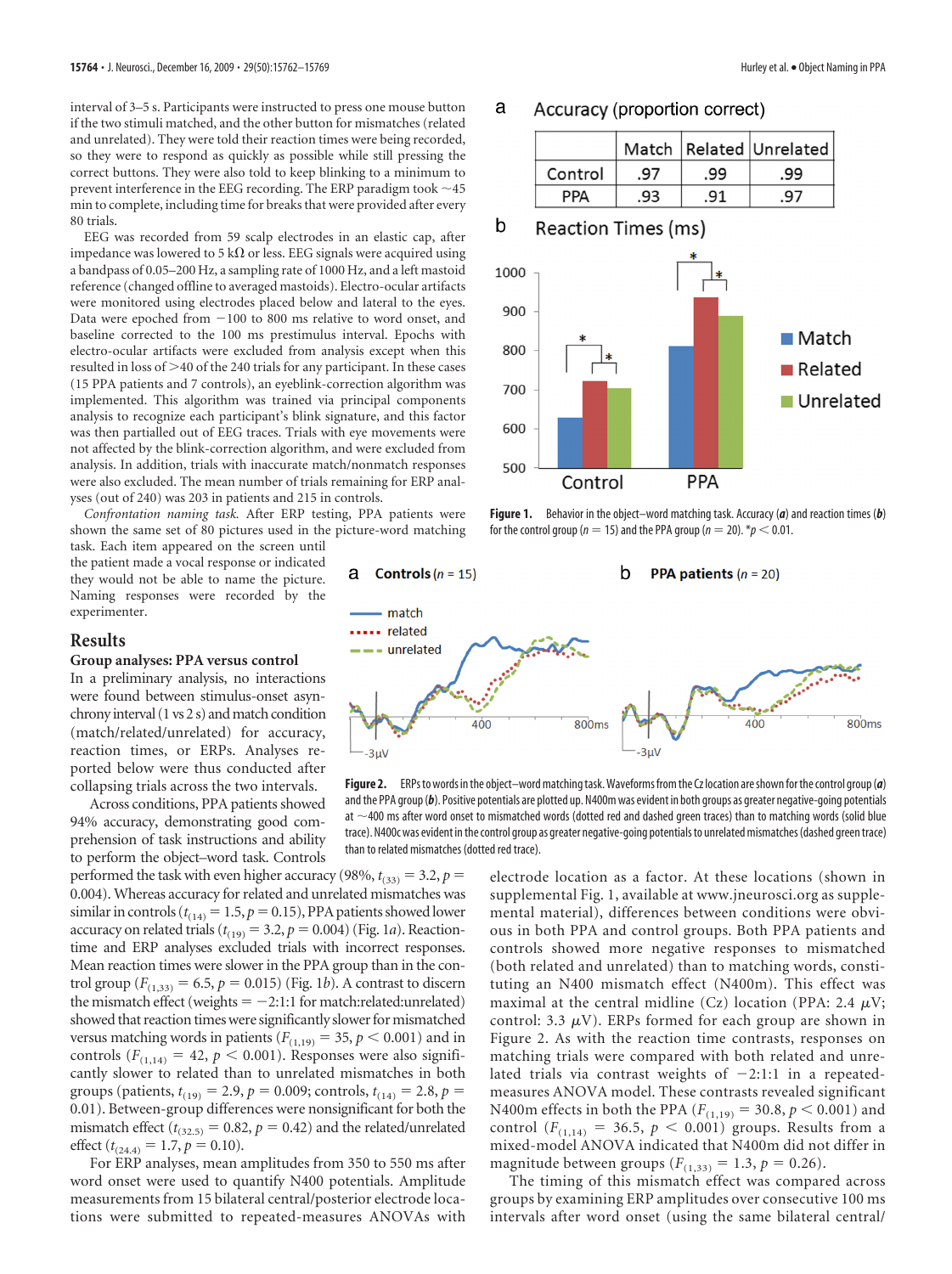

Figure 3. Topographic plots of N400 effects over 100 ms intervals. Negative potentials are shown in yellow/red and positive potentials are shown in blue, corresponding to microvolt values shown on the color scale, as interpolated across a schematic view of the head as viewed from above. *a*, N400m amplitudes were calculated as mean amplitudes for the related mismatch condition minus the matching condition. Intervals are demarcated in green for significant N400m effects for the bilateral central/posterior cluster.  $b$ , N400c amplitudes were calculated as mean amplitudes for the unrelated mismatch condition minus the related mismatch condition. Intervals are demarcated in green for significant N400c effects in the same electrode cluster.

posterior cluster). In controls, N400m was significant for intervals from 300 to 400 ms ( $F_{(1,14)} = 28$ ,  $p < 0.001$ ) and 400 to 500  $\text{ms}$  ( $F_{(1,14)} = 30.6, p \le 0.001$ ). In PPA patients, N400m was significant for intervals from 300 to 400 ms ( $F_{(1,19)} = 5.8$ ,  $p =$ 0.026), 400 to 500 ms ( $F_{(1,19)} = 39.6, p \le 0.001$ ), and 500 to 600 ms  $(F_{(1,19)} = 10.5, p = 0.004)$ , demonstrating a prolongation of the effect in this group. Topographic plots of N400m amplitude (represented by related minus matching values) in 100 ms intervals are shown in Figure 3*a*.

An N400 category effect (N400c), a more negative response to unrelated than to related mismatches, was evident in the control group from  $\sim$ 350 to 550 ms. As topographic plots of N400c amplitude showin Figure 3*b*, N400cwas slightlylarger on the right than on the left side of the scalp in controls (measuring 0.63  $\mu$ V at electrode location C4). In contrast, N400c was not apparent in the PPA group (measuring 0.06  $\mu$ V at C4). For the bilateral central/posterior cluster, N400c was significant in the control group ( $F_{(1,14)} = 4.72$ ,  $p =$ 0.047) but not in the PPA group ( $F_{(1,19)} = 0.011$ ,  $p = 0.917$ ). An analysis over 100 ms intervals showed that N400c in controls approached significance at 300–400 ms ( $F_{(1,14)} = 3.39, p = 0.087$ ) and was reliable at 400–500 ms ( $F_{(1,14)} = 4.93$ ,  $p = 0.043$ ). N400c was not significant during any interval in the PPA group.

Absence of an N400c in PPA could reflect a legitimate processing difference distinguishing PPA patients from controls, or it could merely reflect increased variability or low signal:noise among the patients. To evaluate this possibility, N400c amplitudes were calculated in each individual by subtracting unrelated

from related values (350 –550 ms at C4). N400c effects were robust in two-thirds of controls, whereas the distribution in patients was centered at zero (supplemental Fig. 2, available at www. jneurosci.org as supplemental material), consistent with the idea that N400c was truly absent in patients.

The influence of the artifact correction that was applied as needed was examined via between-group comparisons between ERPs that did not require correction (eight controls) versus corrected ERPs (seven controls). A mixed-model repeated-measures ANOVA showed a nonsignificant group-by-condition interaction ( $F_{(2,26)} = 0.928$ ,  $p = 0.41$ ), suggesting that N400 effects were not systematically influenced by whether or not electro-ocular artifact correction algorithms were applied.

**Relationship between N400m and neuropsychological results** Correlations between N400m amplitude and scores on neuropsychological tests of semantic and language functioning are shown in Table 2. Amplitudes were positively correlated with confrontation naming scores on the BNT, providing face validity that ERPs from the object–word matching task reflect the ability to name objects. Also, N400m amplitudes were strongly correlated with scores for single-word comprehension (WAB Auditory Word Recognition, Peabody Picture Vocabulary Test). Correlations were also found with the PPT, which involves making semantic decisions about objects and words. In contrast, N400m amplitudes were not correlated with postsemantic language measures, including fluency in spontaneous speech samples and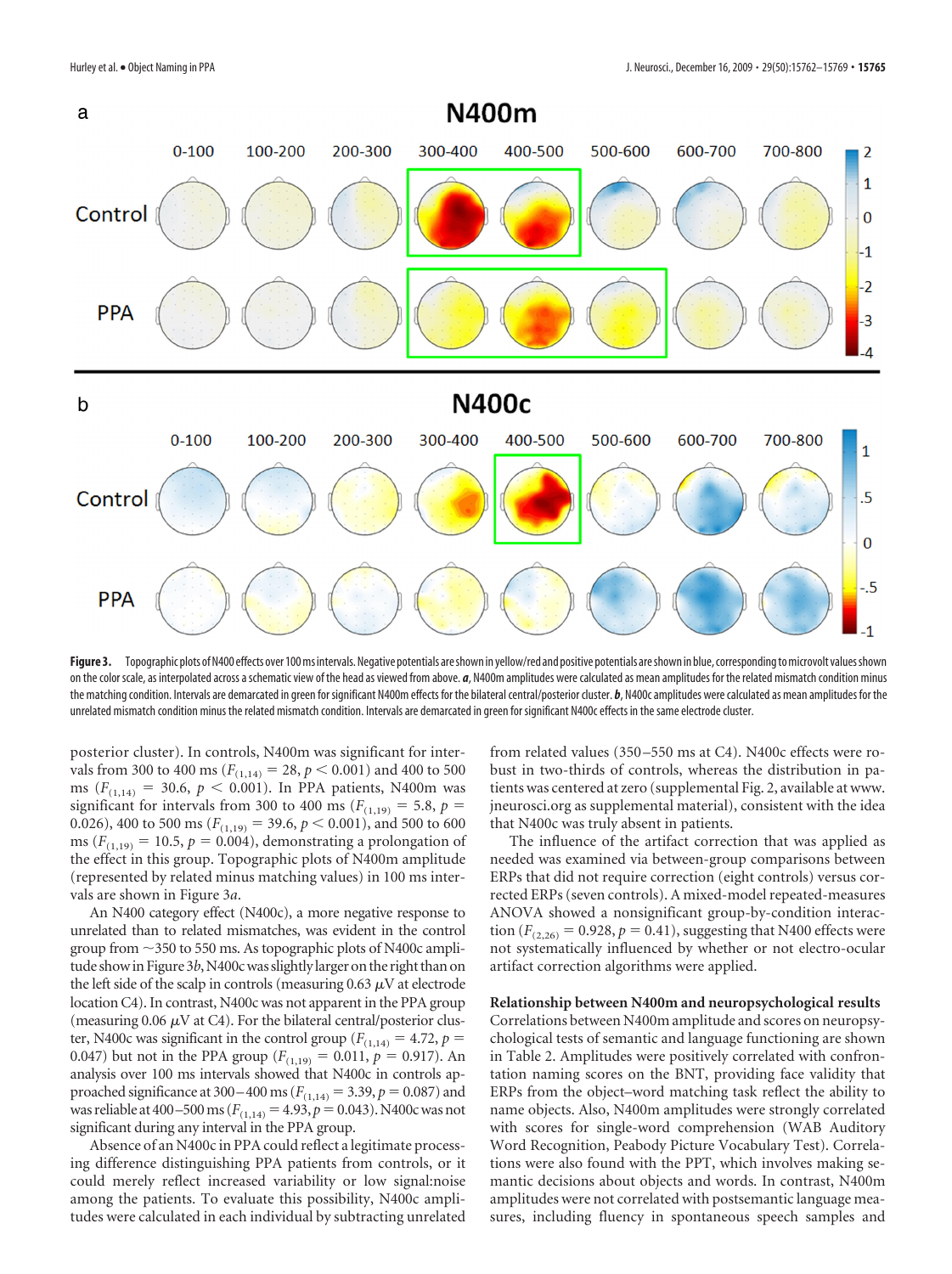grammatical production and comprehension. No correlations were found with N400c values.

### **Responses to named and unnamed items**

During the confrontation-naming phase after ERP testing, PPA patients were unable to correctly name many of the 80 objects previously seen during ERP testing (group mean = 25% naming errors). After artifact rejection, 8 of the 20 PPA patients had enough trials in each of the experimental conditions (match/related/unrelated) to generate averaged ERPs to named and unnamed items separately. These also happened to be the patients who made the most confrontation naming errors, failing to name between 14 and 89% of the 80 ERP stimuli (Table 1). This severely anomic subgroup (patients

P12–P19) also failed to name 70% of BNT items. Naming scores for the experimental ERP objects were highly correlated with BNT naming scores  $(r =$ 0.78,  $p = 0.02$ ). There were, however, rare discrepancies between the BNT and post-ERP confrontation naming scores. For example, P17, who was placed in the severly anomic group on the basis of post-ERP naming, had a BNT score in the range of the mildly anomic group. The majority of errors in the severely anomic subgroup consisted of "don't know" responses (73%), followed by semantic paraphasias (16%), with relatively few phonemic, mixed phonemic/ semantic, and neologistic errors (3–4% each). Eleven other patients showed only mild anomia (patients P1–P11), on average failing to name 3% of the objects (ranging from 0 to 9% in individual patients). Another patient (P20) was excluded from both subgroups for reasons described below.

To further dissect the mechanisms of anomia, we sorted trials in each of the eight severely anomic patients (P12–P19) according to whether or not the target word referred to an object that was later named on confrontation (i.e., sorted by target rather than by cue). This analysis was not feasible in the mild anomia subgroup because there were too few unnamed objects. There was a trend toward lower accuracy in match/nonmatch judgments for unnamed than for named items (89% vs 95%, respectively,  $t_{(7)}$  = 2.1,  $p = 0.07$ ). Reaction times (based on trials with accurate responses) were significantly slower for unnamed items than for named items (1108 ms vs 1005 ms,  $t_{(7)} = 2.7$ ,  $p = 0.03$ ). This slowing was mainly driven by slower responses to matching unnamed versus named items (1113 ms vs 915 ms,  $t_{(7)} = 3.4$ ,  $p =$ 0.01), whereas reaction times did not differ between named and unnamed items on trials with related mismatches ( $t_{(7)} = 1.3, p =$ 0.24) or unrelated mismatches  $(t_{(7)} = 0.91, p = 0.39)$ .

ERPs to named and unnamed items computed for the severely anomic subgroup are shown in Figure 4, *a* and *b*, calculated only for trials with correct responses during the recognition of the target word as a match or mismatch. Contrasts of matching versus mismatch amplitudes (350 –550 ms, bilateral central/posterior cluster) revealed a significant N400m for named ( $F_{(1,7)}$  = 13.84,  $p = 0.007$ ) but not for unnamed ( $F_{(1,7)} = 1.31$ ,  $p = 0.29$ ) items. The N400c was unreliable for both named and unnamed items ( $F_{(1,7)} = 1.18$ ,  $p = 0.31$ ;  $F_{(1,7)} = 1.42$ ,  $p = 0.27$ ).

### **Table 2. Correlations between N400m and language function**

|                                        | Correlation | <i>p</i> value |
|----------------------------------------|-------------|----------------|
| Naming and semantics                   |             |                |
| <b>Boston Naming Test</b>              | 0.50        | $0.02*$        |
| <b>WAB Auditory Word Recognition</b>   | 0.57        | $0.009*$       |
| <b>Peabody Picture Vocabulary Test</b> | 0.53        | $0.03*$        |
| Pyramids & Palm Trees-Pictures         | 0.47        | $0.04*$        |
| Pyramids & Palm Trees-Verbal           | 0.56        | $0.05*$        |
| Production and syntax                  |             |                |
| <b>WAB Spontaneous Speech</b>          | 0.28        | 0.25           |
| <b>NAVS Sentence Production</b>        | $-0.27$     | 0.30           |
| <b>NAVS Sentence Comprehension</b>     | $-0.27$     | 0.28           |
| Words per minute                       | $-0.13$     | 0.63           |
| Mean length of utterance               | $-0.19$     | 0.44           |

 $*_p$  < 0.05, two-tailed.



**Figure 4.** ERPs to target words at Cz. N400m was evident in severely anomic patients for objects that they could name (*a*) but not for those that they could not name (*b*). N400m was elicited by named objects in mildly anomic patients (*c*).

## **Responses to successfully named items in severely anomic patients, mildly anomic patients, and controls**

Were behavioral and N400 differences between the PPA and control groups driven by abnormalities in the severely anomic subgroup? In other words, were the mildly anomic patients more like severely anomic patients or more like controls? We examined these questions by comparing behavior and ERPs for accurately matched and correctly named items across subgroups (in contradistinction to previous group analyses, which included trials with unnamed items). Matching accuracy did not distinguish the mildly anomic and severely anomic subgroups (95% vs 94%,  $t_{(17)} = 0.44$ ,  $p = 0.67$ ), nor did it distinguish the mildly anomic subgroup and controls (95% vs 98%,  $t_{(11)} = 1.7$ ,  $p =$ 0.12). Reaction times were faster in the mildly anomic subgroup than in the severely anomic subgroup (798 ms vs 1005 ms,  $t_{(15.3)} = 2.3$ ,  $p = 0.04$ ), but did not differ between the mildly anomic subgroup and controls (798 ms vs 686 ms,  $t_{(20.3)} = 1.5$ ,  $p =$ 0.14). Thus, slowing of reaction times in PPA, as found in the previous group comparison, was apparently driven by the severely anomic patients.

Mildly anomic patients showed a significant N400m (Fig. 4*c*) (match/mismatch contrast, named objects only, 350 –550 ms, bilateral central/posterior cluster,  $F_{(1,10)} = 19.73$ ,  $p =$ 0.001). The magnitude of this effect was not significantly different from that in the severely anomic subgroup (2.9  $\mu$ V vs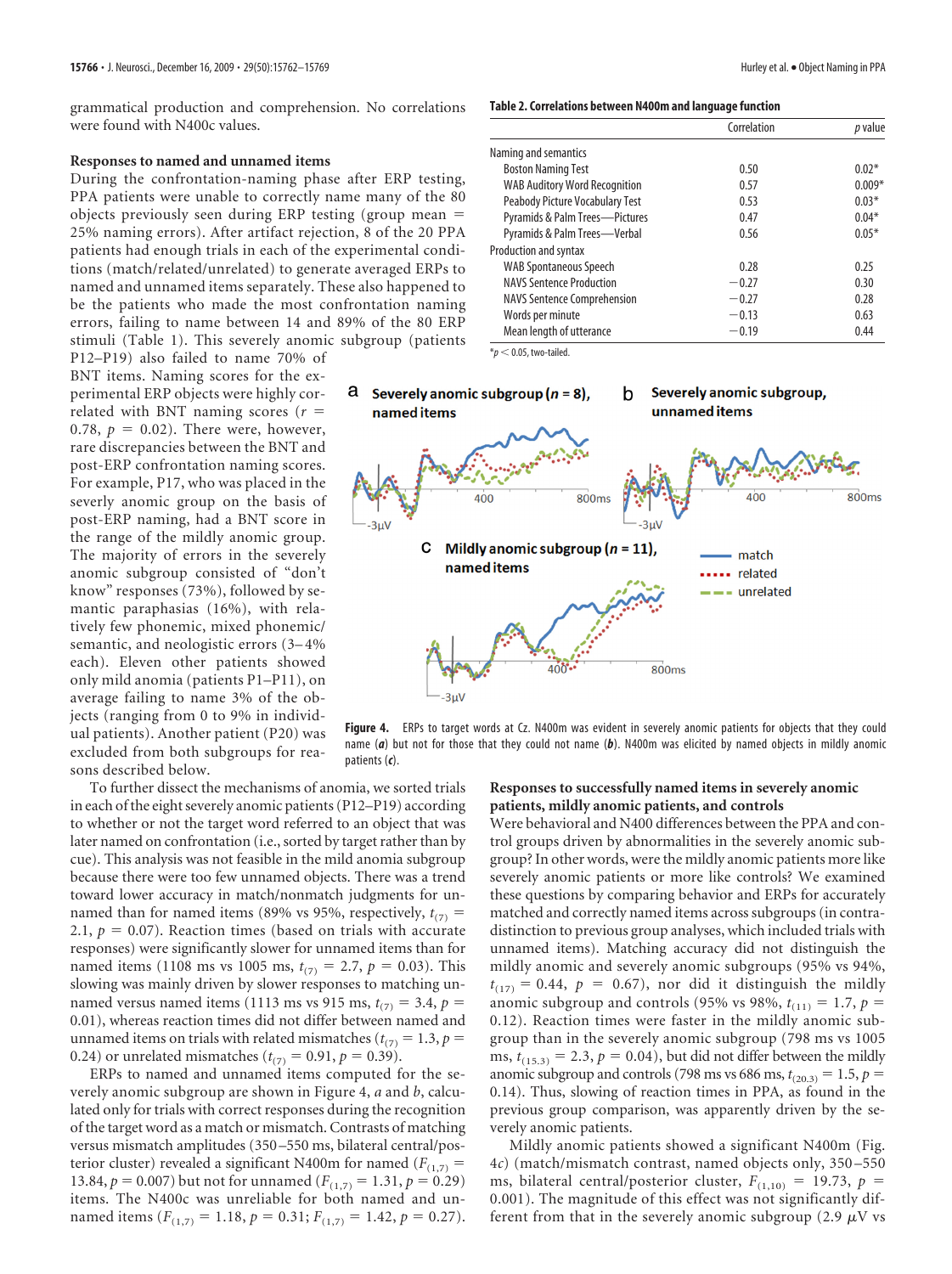**Table 3. Different patterns of successful and impaired object naming**

| Group                                              | Reaction times (ms):<br>Match/Rel/Unrel | N400c N400m timing | N400m       |
|----------------------------------------------------|-----------------------------------------|--------------------|-------------|
| Control                                            | 630/722/705                             | $^{+}$             | Normal      |
| PPA: recognized & named (P11-P19)                  | 915/1087/1016                           | $^{+}$             | Prolonged   |
| PPA: recognized & unnamed (P11-P19) 1113/1175/1058 |                                         |                    | Not present |
| PPA: recognized & unnamed                          | 543/676/647                             | $^{+}$             | Normal      |
| (Postsemantic, P20)                                |                                         |                    |             |

Patterns are classified according to three parameters: whether the target word is accurately recognized as a match or mismatch for the pictured object, whether it can be produced during naming aloud, and whether a name that cannot be produced during naming aloud can be produced in writtenform(postsemantic, as inthe case of P20). Two of the patterns in this table are derived from a subset of patients, P11–P19, for reasons described in the text. Another pattern, not shown in this table, is one where anomia occurs on a background of severe word comprehension deficits where recognition of the word as a match or mismatch is also impaired. Patients with significant numbers of such recognition errors were not included in this study since they were unable to understand task instructions. This table illustrates the multiple patterns of impairment that can contribute to the object naming impairments of PPA.



**Figure 5.** ERPs from a patient with postsemantic anomia at Cz. This patient was unable to name 99% of the objects used during testing, but still showed an intact N400m to those items.

2.4  $\mu$ V at Cz,  $t_{(16)} = 0.57$ ,  $p = 0.58$ ) or in controls (2.9  $\mu$ V vs 3.3  $\mu$ V,  $t_{(21.2)} = 0.45$ ,  $p = 0.66$ ).

The timing and duration of N400m was assessed in 100 ms intervals for each PPA subgroup. Whereas N400m was found in controls from 300 to 500 ms (Fig. 3*a*), in mildly anomic patients it was delayed, reliable only at 400–500 ms ( $F_{(1,10)} = 29.23$ ,  $p <$ 0.001). In severely anomic patients, it was delayed and lengthened, reliable at  $400 - 500 \text{ ms}$  ( $F_{(1,7)} = 15.91, p = 0.005$ ), 500–600  $\text{ms } (F_{(1,7)} = 18.72, p = 0.003), \text{ and } 600-700 \text{ ms } (F_{(1,7)} = 8.85, p = 0.003)$ 0.02). As in severely anomic patients, N400c was not apparent in mildly anomic patients (related/unrelated, 350–550 ms,  $t_{(10)}$  = 0.91,  $p = 0.38$ ). In short, ERPs from mildly anomic patients showed the two key ERP results that distinguished PPA patients from controls in the whole-group analysis: N400m effects were delayed and N400c effects were absent.

### **A case of postsemantic anomia**

One PPA patient demonstrated a neuropsychological profile that differed from that of all other PPA patients. This patient, P20, was unable to name 99% of the experimental objects during posttesting (Table 3) and showed the highest level of anomia in the present PPA sample. She was also only able to name 16 of 60 items on the BNT. However, when we allowed her to write the names rather than saying them aloud, she was able to write 49 of 60 items. This suggested that her anomia may stem from postsemantic impairments in word production. Consistent with this, patient P20 performed with near-ceiling accuracy on semantic-level neuropsychological tests such as the WAB Auditory Word Recognition, and on the verbal and object versions of the PPT (Table 1). ERPs from this patient are shown in Figure 5. Unlike the results with unnamed items in the severely anomic subgroup, patient P20 showed a clear N400m for items that she was unable to name aloud, consistent with a profile of postsemantic rather than associative impairments in naming.

# **Discussion**

Primary progressive aphasia is a language-based dementia characterized by the gradual and initially selective degeneration of the left perisylvian language network (Mesulam, 2003). Object naming is one of the most distributed functions of the language network and also one of the most frequent areas of impairment in PPA. In this electrophysiological study of PPA, we investigated object naming with a task that required participants to decide whether a noun matched the preceding picture of an object. Participants were not required to produce the name of the object at the time of ERP recordings, but only to judge whether the presented name was the correct one or not (thus avoiding EEG speech artifacts). The semantic relationship on each trial was systematically varied—in some trials the word was the name of the object (match condition), in others it was a mismatch that belonged to the same semantic category (related condition), and in still others it was both a mismatch and a member of a different category (unrelated condition). Our hypotheses focused on exploring whether electrophysiological indices of word–object priming in PPA were related to more traditional measures of word comprehension, whether they differed in response to named versus unnamed objects, and whether their preservation was necessary to support object naming.

Task performance at the matching stage was highly accurate in PPA patients, allowing for analysis of ERPs and reaction times for correct responses only (eliminating a potential confound that often impacts patient studies). Responses in both groups were faster for matching than for mismatched words, and also faster for unrelated than for related mismatches, indicating that participants in both groups perceived semantic relationships between words and objects.

The N400 amplitudes were sensitive to the semantic distance between associations evoked by the objects and those evoked by the words. An electrophysiological N400m effect, reflecting differential responses as a function of whether or not the word matched, was found in both groups. The face validity of the N400m amplitude as an index of semantic processing was confirmed by showing that it correlated with performance on tests of object and word knowledge (WAB word recognition, PPT, and PPVT), but not with postsemantic aspects of naming such as fluency and grammar.

High accuracy in the picture-word matching task indicated that patients in this sample were able to recognize the word that matched the object. PPA patients with more severe semantic impairments tend to fail such recognition tasks (Mesulam et al., 2009). Patients with severe single word comprehension deficits were not included in the present sample because they were unable to follow task instructions. Nonetheless, the PPA patients who were included displayed a wide spectrum of naming ability ranging from 5 to 98% accuracy in a standard test of naming (the BNT). To determine whether the patients could not only recognize the name of the object during the ERP recording phase but also produce it during confrontation naming, patients were asked to name the experimental pictures aloud following the ERP recording session. Eight patients (P12–P19) stood out from the rest because of the high number of objects they were unable to name aloud during the post-ERP testing. In the severely anomic subgroup, N400m was evident, but only for trials involving objects that could be named. The N400m was not triggered by words that could not be produced during confrontation naming even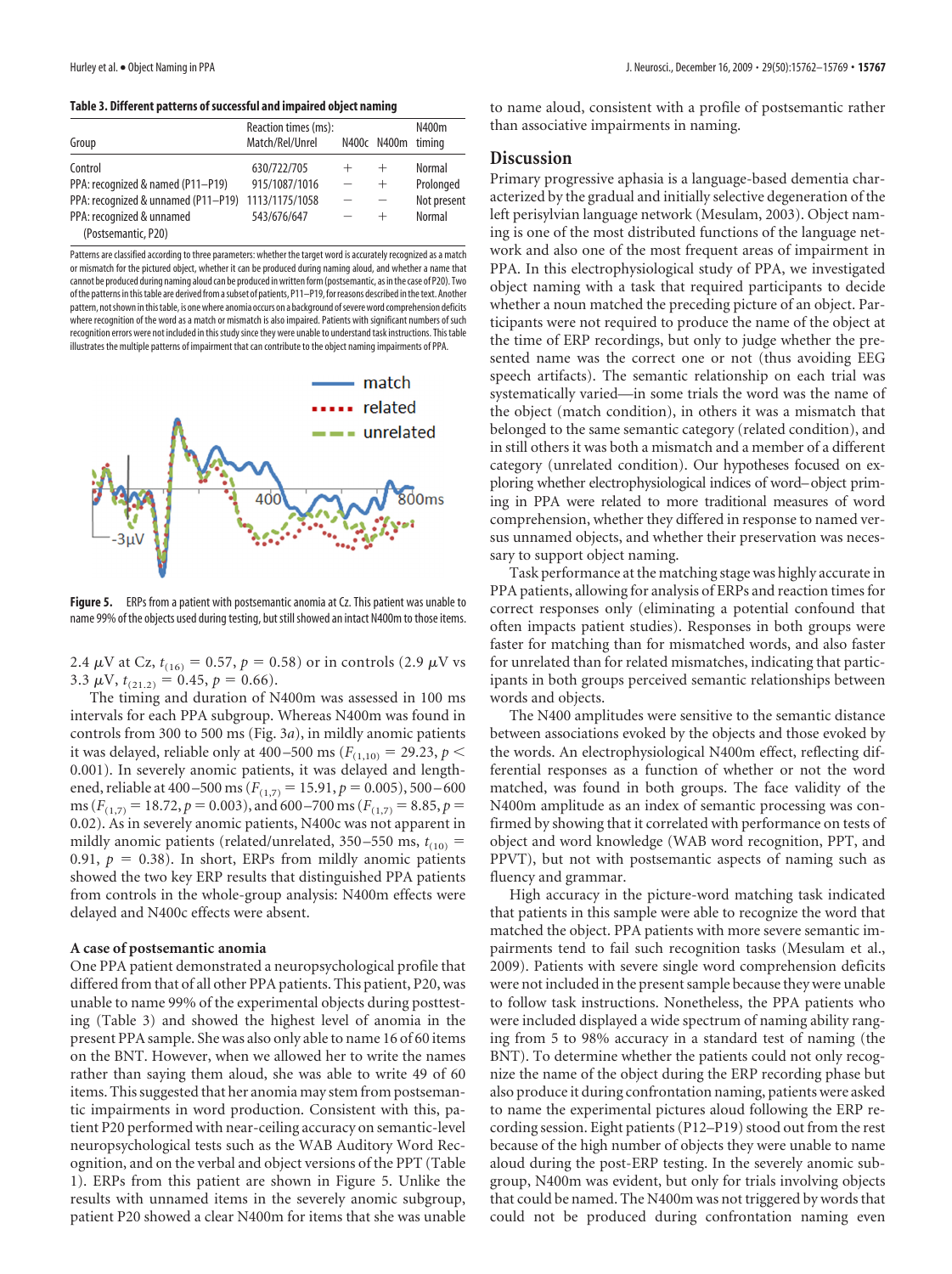though the same words had been recognized correctly as the name of the object during the matching phase. Differential ERP responses to matching versus mismatched words thus appeared to reflect processing that was tightly tied to the ability to access rather than recognize (or understand) an object's name. Reaction times were also faster for trials involving objects that could be named than for those that could not be named. For the latter type of trial, object knowledge was apparently sufficient for accurate matching performance but insufficient for naming or for the semantic processing indexed by N400m. Thus, the association of an object to its name reflects a multiplicity of cognitive processes.

The question may arise whether N400m can be exhibited with objects that cannot be named exclusively on the basis of postsemantic factors such as phonological encoding or articulatory programming. This question was addressed in a serendipitously encountered individual with PPA, patient P20, who was only able to name 27% of all items on the BNT by confrontation, but could write the names of 82% of all items. This dissociation indicated that her confrontation naming failures reflected "postsemantic" deficits. Unlike the general pattern seen with words that could not be named by patients with severe anomia, patient P20 showed a clear N400m to items that she was unable to name. Accordingly, we conclude that naming failures in the presence of intact N400m effect strongly implicate postsemantic impairments at a stage subsequent to lexical access.

Conversely, correct confrontation naming does not imply that semantic processing is normal. The N400m was prolonged in the PPA patients, even for items that were correctly named. In addition, controls but not PPA patients showed an N400c effect: more negative responses to unrelated than to related mismatch words. N400c was absent in PPA, even for trials with objects that could be named in both the mildly and severely anomic subgroups. N400c is of lower magnitude than the N400m in neurologically intact controls, and is based on the ability to differentially encode whether or not mismatched words came from the same category as the object, so it is not surprising that this relatively subtle distinction of differential semantic distances is vulnerable to neuronal loss within the left-hemisphere language network.

Hagoort et al. (1996) found a differential response to related versus unrelated auditory word pairs in patients with aphasia due to cerebrovascular accident, a setting where a lesion is produced abruptly in a clearly delineated region and where compensatory changes become operative almost immediately. The situation is quite different in PPA, where the neuronal loss is progressive and where many components of the language network are simultaneously affected. There were also differences in the tasks: the patients of Hagoort et al. (1996) passively listened to word pairs, whereas PPA patients in the present study judged object–word pairs. Further studies directly comparing N400 effects in word pairs versus object–word pairs would be informative.

It is interesting that N400c abnormalities were observed even for objects that PPA patients could successfully name. This finding is consistent with previous work from our laboratory on PPA, which showed impaired priming and abnormal semantic interference even in patients who performed normally on conventional tasks of word comprehension (Vandenberghe et al., 2005; Rogalski et al., 2008). Although PPA patients in the current study failed to show an N400c, they were slower to respond on related than on unrelated trials, suggesting that category membership was being encoded but not in a manner that could be indexed by the N400.

Neurological diseases have offered unique opportunities for exploring the biological bases of cognitive function. Such investigations were initially conducted on patients with focal cerebrovascular disease. Recently, neurodegenerative diseases have become the focus of equally fruitful investigations. Neurodegenerative diseases such as those that cause PPA tend to have selective predilections for specific neuronal types, cortical layers, and even neural systems. Moreover, the primary damage is almost always confined to gray matter and does not spread to white matter, as frequently happens in cerebrovascular accidents. No area undergoing neurodegeneration sustains a complete cessation of activity. Instead, the progressive neuronal loss leads to a gradual dissolution of function at the same time that the affected neural circuits undergo some degree of compensatory reorganization (Sonty et al., 2003; Vandenbulcke et al., 2005). Investigations of these patients are uniquely interesting for exploring the cognitive architecture of naming, especially since the partial perturbations induce subtle dissociations that are less frequently seen in patients with cerebrovascular disease.

Overt naming cannot proceed without the hypothetical semantic linkage of an object percept to its corresponding lexical representation. The nearly perfect object–word matching scores of our patients indicated that these linkages were being established accurately at the behavioral level even by the most anomic patients in the group. However, the electrophysiological signals exhibited during this process revealed additional qualitative differences. Even the least anomic patients, for example, showed abnormalities in the neuronal substrates of linkage with word meaning, as characterized by delayed N400m and negligible N400c. Severely anomic patients displayed more profound abnormalities as revealed by the further temporal smearing of the N400m, reflecting delayed neuronal responses or a decrease in the sharpness of the semantic tuning curve. Neuronal correlates of semantic linkages were further compromised for objects that could not be named overtly in the severely anomic group, evidenced by a nonsignificant N400m to those items. In contrast, N400m was intact for items that could not be named because of exclusively postsemantic impairments, as in the case of one patient who could write object names she could not produce verbally. These results, obtained in a unique group of patients with a progressive degeneration of the language network, reveal novel details of the neurophysiological architecture of associative linkages that mediate confrontation naming in health and disease.

### **References**

- Auchterlonie S, Phillips NA, Chertkow H (2002) Behavioral and electrical brain measures of semantic priming in patients with Alzheimer's disease: implications for access failure versus deterioration hypotheses. Brain Cogn 48:264 –267.
- Damasio H, Tranel D, Grabowski T, Adolphs R, Damasio A (2004) Neural systems behind word and concept retrieval. Cognition 92:179 –229.
- DeLeon J, Gottesman RF, Kleinman JT, Newhart M, Davis C, Heidler-Gary J, Lee A, Hillis AE (2007) Neural regions essential for distinct cognitive processes underlying picture naming. Brain 130:1408 –1422.
- Dunn LA, Dunn LM (2006) Peabody Picture Vocabulary Test—4. Circle Pins, MN: American Guidance Service.
- Ford JM, Askari N, Mathalon DH, Menon V, Gabrieli JDE, Tinklenberg JR, Yesavage J (2001) Event-related brain potential evidence of spared knowledge in Alzheimer's disease. Psychol Aging 16:161–176.
- Grossman M, McMillan C, Moore P, Ding L, Glosser G, Work M, Gee J (2004) What's in a name: voxel-based morphometric analyses of MRI and naming difficulty in Alzheimer's disease, frontotemporal dementia and corticobasal degeneration. Brain 127:628 –649.
- Hagoort P, Brown CM, Swaab TY (1996) Lexical-semantic event-related potential effects in patients with left hemisphere lesions and aphasia and patients with right hemisphere lesions without aphasia. Brain 119: 627–649.